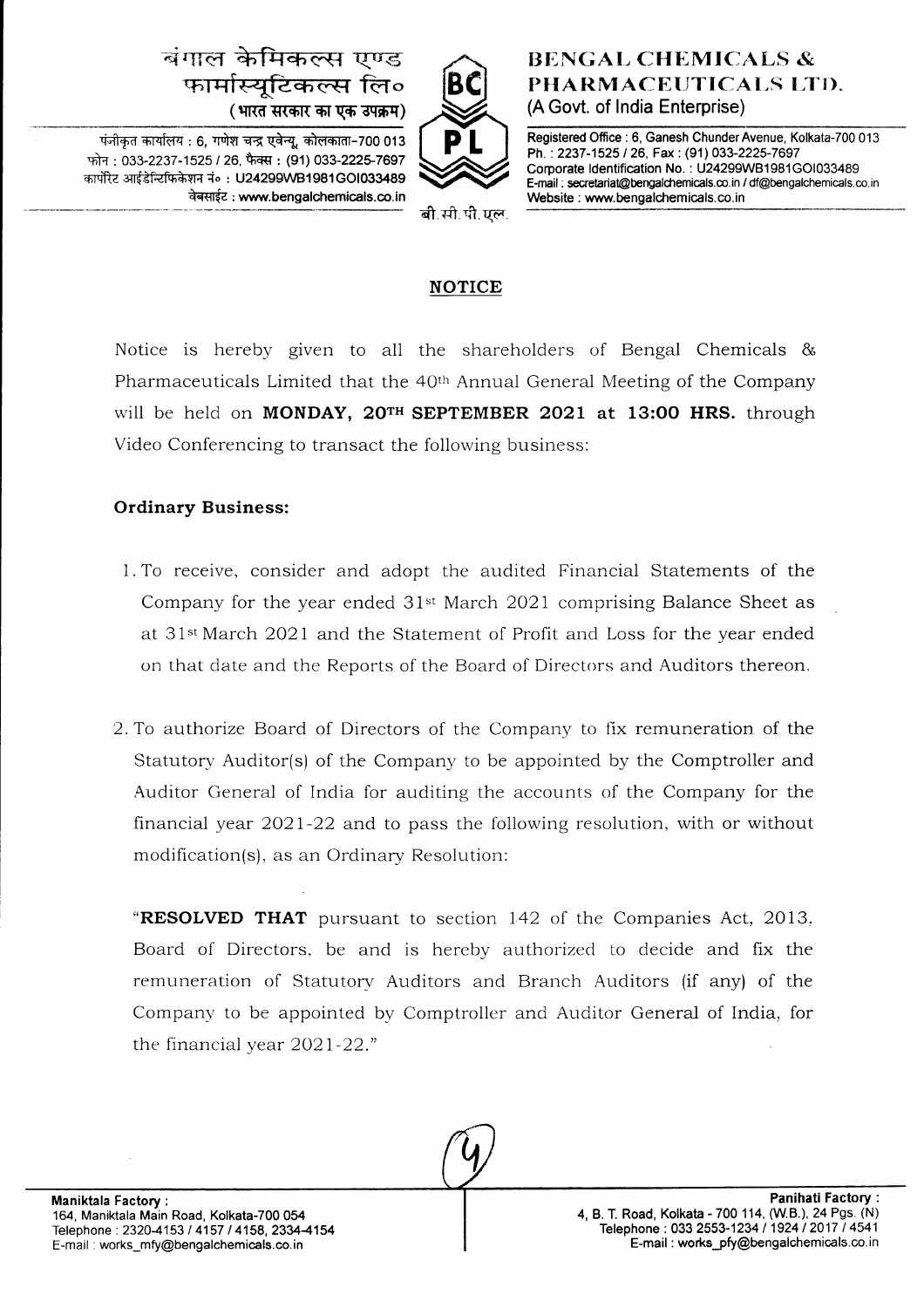

#### Special Business:

**1.** To approve the remuneration of the Cost Auditors of the Company for the Financial Year ending on 31<sup>st</sup> March 2022 and in this regard, to consider and if thought fit, to pass the following resolution as an Ordinary Resolution:

"RESOLVED THAT pursuant to the provisions of Section 148 and other applicable provisions, if any, of the Companies Act, 2013 and the Companies (Audit and Auditors) Rules, 2Ol4 (including any statutory modification(s) or re-enactment(s) thereof, for the time being in force), M/s. Satyabrata Dasgupta & Co., Cost Accountant, appointed by Board of Directors as Cost Auditor for conducting the Cost Audit of the Company, for the financial year  $2021-22$ , at a total fee of Rs. 55,000/- plus applicable taxes, excluding TA/DA and out of Pocket expenses, be and is hereby ratified.

RESOLVED FURTHER THAT the Board of Directors of the Company be and is hereby authorised to do a1l acts and take all such steps as may be necessary, proper or expedient to give effect to this resolution."

2. To approve compliance of Guidelines on Capital Restructuring of Central Public Sector Enterprises (CPSEs) issued by Department of Public Enterprises:

"RESOLVED THAT pursuant to the provisions of Guidelines on Capital Restructuring of Central Public Sector Enterprises (CPSEs) issued by Department Public Enterprises (DPE), the compliance of provisions of these guidelines be and is hereby approved."

By Order of Board of Directors

Satish Kumar Company Secretary

Date: 28/08/2021 Place: Kolkata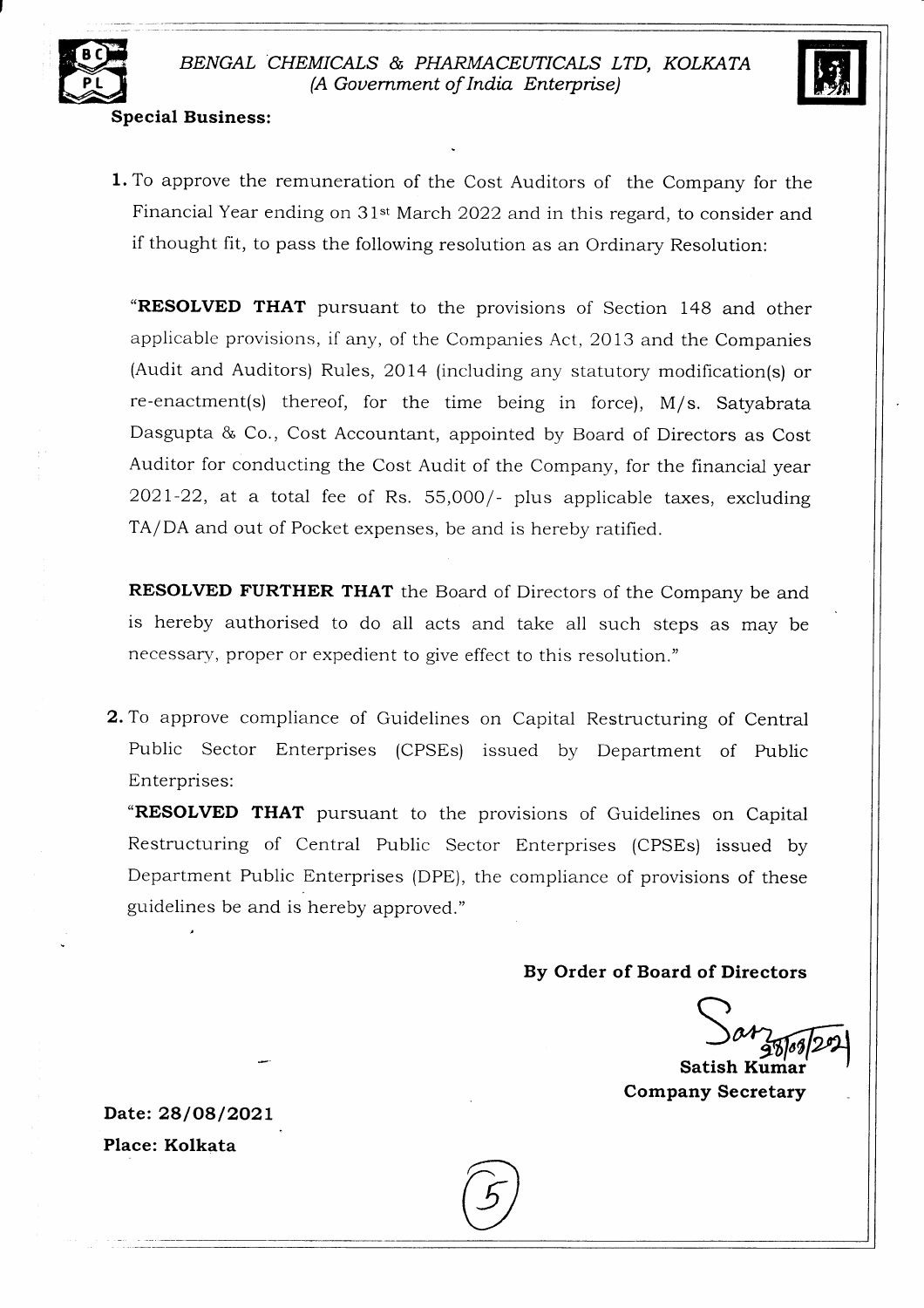



- 1. The 40th Annual General Meeting of Bengal Chemicals & Pharmaceuticals Ltd is to be held through Video Conferencing in compliance with General Circular No. 14/2020 dated 08th April 2020 and General Circular No. 20/2020 dated 05th May 2020 issued by Ministry of Corporate Affairs.
- 2. The link of the meeting will be sent to registered E-Mail Ids and Mobile Numbers of Shareholders prior to the Meeting.
- 3. Members who have not yet registered their e-mail id or who want to change their e-mail id are requested to approach the Company so as to receive all communications electronically including Annual Report Notices etc. sent by Company from time to time.
- 4. The Shareholders may please write to the email-id cs@bengalchemicals.co.in or can contact Shri Satish Kumar, Company Secretary, Mobile No- 8697575519 for any queries/ complaints/ grievances.
- 5. The Shareholders shall cast their vote on the resolutions only by sending E-mails through their registered E-mails at  $cs@ben galchemicals.co.in.$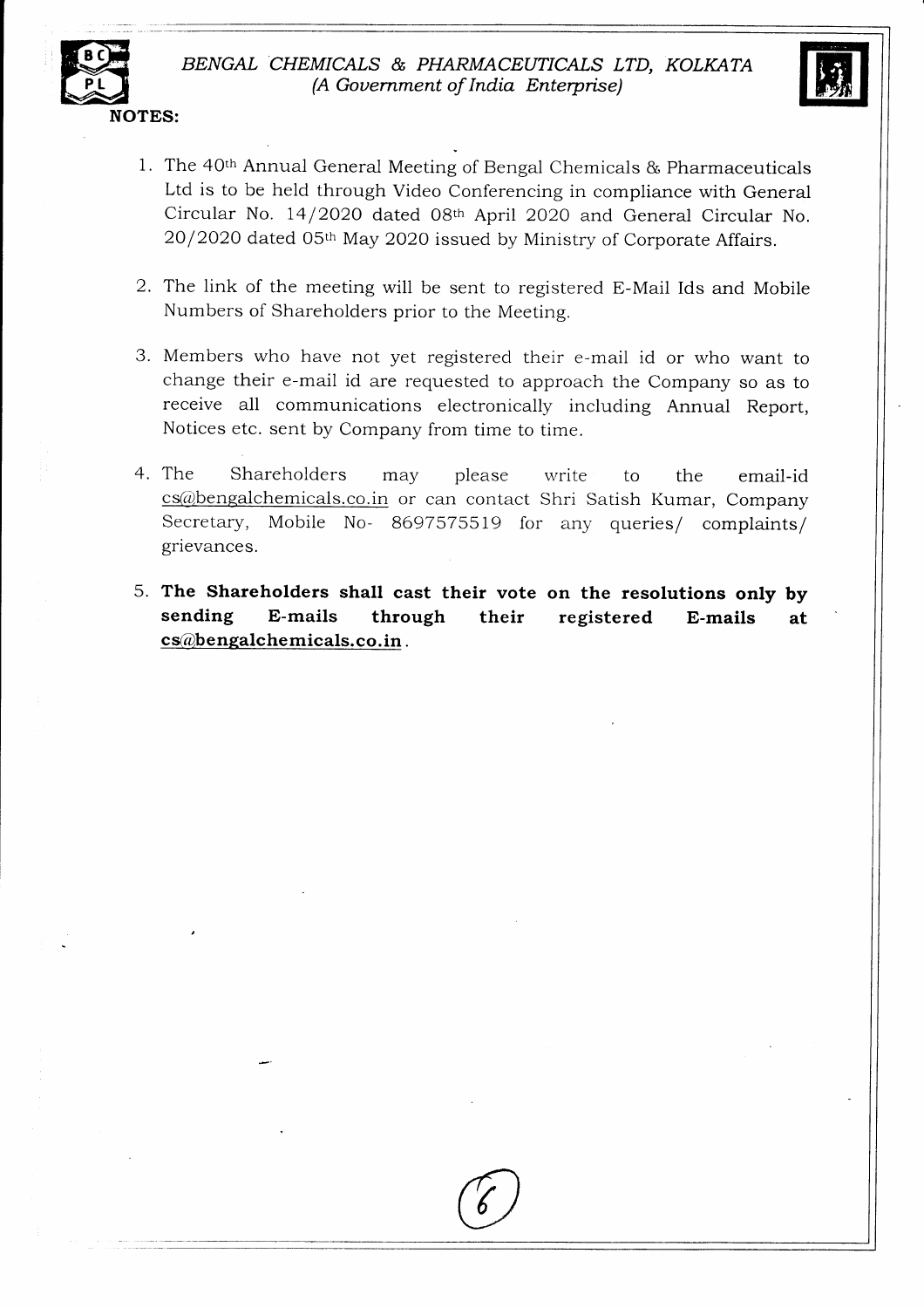

## BENGAL CHEMICALS & PHARMACEUTICALS LTD, KOLKATA (A Gouernment of India Enterprise)



## Statement Pursuant To Section 102(1) of the Companies Act, 2013

The following Statement sets out all material facts relating to the Special Business mentioned in the accompanying Notice:

#### Item No. 1 of Special Business

audit of the cost records of the Company, for the financial year ending on 31<sup>st</sup> March 2022 as per the following details: The Board, on the recommendation of the Audit Committee, has approved the appointment and remuneration of the Cost Auditors to conduct the

| Name of the Cost Auditor        | Audit Fee (In Rupees) |
|---------------------------------|-----------------------|
| † M/s. Satyabrata Dasgupta & Co | $+55.000/-$           |

In accordance with the provisions of Section l4B of the Act read with the Companies (Audit and Auditors) Rules, 2014, the remuneration payable to the Cost Auditors as recommended by the Audit Committee and approved by the Board of Directors, has to be ratified by the members of the Company.

Accordingly, consent of the members is sought for passing an Ordinary Resolution as set out at Item No. 1 of Special Business of the Notice for ratification of the remuneration payable to the Cost Auditors for the financial year ending on 31<sup>st</sup> March 2022. None of the Directors/ Key Managerial Personnel of the Company/ their relatives are, in any way, concerned or interested, financially or otherwise, in the resolution set out at Item No. 1 of Special Business of the Notice. The Board recommends the Ordinary Resolution set out at Item No. 1 of Special Business of the Notice for approval by the Members.

#### Item No. 2 of Special Business

As per Guidelines of Capital Restructuring of CPSEs issued by Department of Public Enterprises on 20<sup>th</sup> June 2016, each CPSE shall ensure compliance of these guidelines by taking up this matter as an agenda item along with a compliance note in the Board meeting of the company convened for finalization and approval of its annual accounts, and requisite approval of shareholders/ members shall be obtained in the AGM/  $EGM$  to be held immediately thereafter. Hence, the detail of compliance of "Capital Restructuring Guidelines for CPSEs" during the year 2O2O-21 is mentioned below:

| S1.          | Provision                                                                                                                                                                                                                                                                      | Compliance                                                                                                                                                                                                                                                                                                                                                                                                                               |
|--------------|--------------------------------------------------------------------------------------------------------------------------------------------------------------------------------------------------------------------------------------------------------------------------------|------------------------------------------------------------------------------------------------------------------------------------------------------------------------------------------------------------------------------------------------------------------------------------------------------------------------------------------------------------------------------------------------------------------------------------------|
| No           |                                                                                                                                                                                                                                                                                |                                                                                                                                                                                                                                                                                                                                                                                                                                          |
| $\mathbf{1}$ | <b>Payment of Dividend:</b><br>In supersession of earlier guidelines,<br>every CPSE would pay a minimum<br>annual dividend of 30% of PAT or 5<br>% of the net-worth, whichever is<br>higher subject to the maximum<br>dividend permitted under the extant<br>legal provisions. | Inspite of Net Profit Rs. 608 Lakh in the<br>year 2020-21, BCPL has Accumulated<br>Losses of Rs. 20258 Lakh. Hence all the<br>net profit of Rs. 608 Lakh for the year<br>2020-21 has transferred to Reserves for<br>absorb the accumulated losses of the<br>Company. In addition to this, as per<br>Companies Act, 2013, the companies<br>having accumulated losses are not<br>required to pay dividend till all losses got<br>absorbed. |